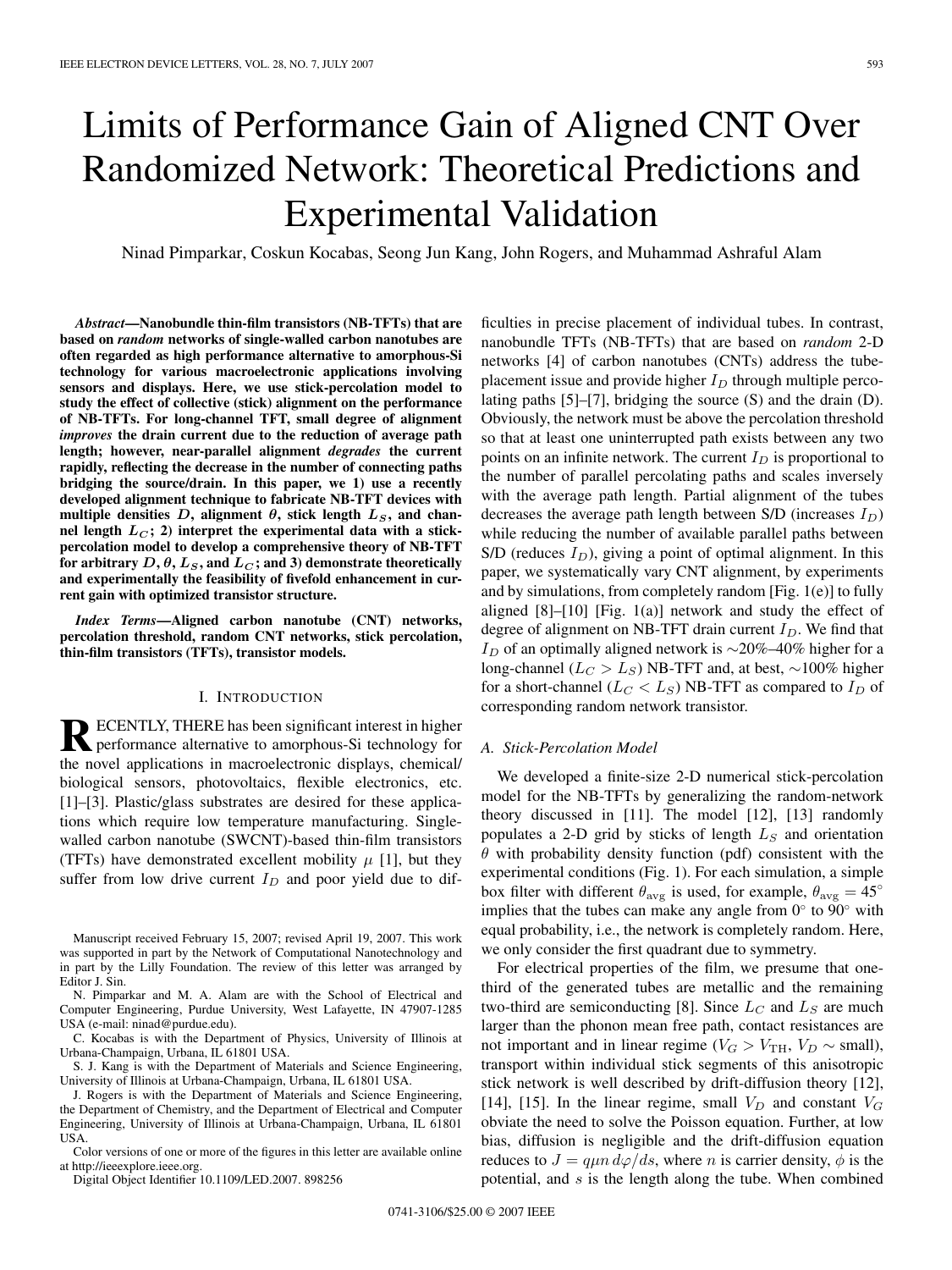

Fig. 1. SEM images of guided growth of SWCNT film on quartz wafers with different alignment achieved by different annealing time: (a) 8 h, (b) 8 h, (c) 60 min, (d) 30 min, and (e) 0 min [8]–[10]. The scale bar is 10  $\mu$ m. The pdfs of length (in micrometers) and angle distribution are calculated by image analysis of the SEM images. The pdf of angle distribution becomes more uniform while average length reduces with lesser annealing time.

with current continuity equation  $dJ/ds = 0$ , the potential  $\phi_i$ along tube  $i$  is given as

$$
\frac{d^2\phi_i}{ds^2} - c_{ij}(\phi_1 - \phi_j) = 0.
$$
 (1)

Here,  $c_{ij} = G_0/G_1$  is the dimensionless charge-transfer coefficient between tubes  $i$  and  $j$  at their intersection point,  $G_0$  (∼0.1  $e^2$ /h) and  $G_1$  ( $qn\mu/\Delta x$ ) being the mutual and self conductance of the tubes, respectively [12]. Hundreds of such samples were simulated to accurately reflect the pdf of length and anisotropy distribution in Fig. 1, and the average of these currents is compared to the measured data.

## II. RESULTS AND DISCUSSION

## *A. Long-Channel Transistors* ( $L_C > L_S$ )

Fig. 2(a) shows the simulated (red solid curve) and experimental (red circles) results for ON-state current I*<sup>D</sup>* of long-channel NB-TFT versus alignment  $\theta_{\text{avg}}$ . Remarkably, the stick-percolation model quantitatively reproduces three counterintuitive experimental features: 1)  $I_D$  is maximized by an optimum theta distribution, which is in between random and aligned networks  $(0 < \theta_{\text{avg,opt}} < 45^{\circ})$ ; 2)  $I_D$  of the optimally aligned network is approximately 20%–40% higher compared to I*<sup>D</sup>* of the random NB-TFT; and 3) finally, I*<sup>D</sup>* degrades rapidly as perfect alignment ( $\theta_{\text{avg}} \rightarrow 0$ ) is achieved (see Fig. 2(a), solid red curve for  $L_C/L_S = 8$ . Note that each simulation point reflects average of ∼200 statistical samples, and generation of each curve in Fig. 2 requires ∼4 h on 50-node Opteron system).

A close analysis of the results shows that the three features of the measured data are actually different manifestations of the same geometrical/physical process. First, note that for  $L_C$ L*S*, no single tube bridges S/D directly and there is a minimum density D (percolation threshold  $D<sub>perc</sub>$ ) that allows the onset of tube-to-tube hopping conduction. Furthermore,  $D<sub>perc</sub>$ along the alignment axis increases monotonically with alignment [16]–[19] (i.e.,  $D_{\text{perc}}(\theta_{\text{avg}} = 45^{\circ}) = 4.236^2 / \pi L_S^2$  [20] to  $D_{\rm perc}(\theta_{\rm avg}\to 0)\to \infty$ ), because increasing alignment reduces the probability of tube crossing. Therefore, although alignment



Fig. 2. (a) Simulated ON-state current I*<sup>D</sup>* versus alignment θavg for  $L_C/L_S = 0.1$ , 0.5, 0.8, 8.0. For long-channel  $(L_C/L_S = 8 > 1)$ NB-TFTs, the symbols (circles) show the experimental results which have three main features: 1)  $\theta_{\text{avg,opt}}$  gives maximum  $I_D$ , for sample D (see Fig. 1 for SEM); 2)  $I_{D,\text{opt}}/I_{D,\text{random}} = 1.2-1.4$ ; and 3)  $I_D$  degrades rapidly as perfect alignment is achieved for samples A and B. For short-channel  $(L_C/L_S <$ 1) NB-TFTs, the simulations suggest that the optimal alignment angle θavg*,*opt decreases (more alignment needed, see arrows) as L*<sup>C</sup>* /L*<sup>S</sup>* is reduced. (b) (line) Theoretical and (symbol) experimental results for  $I_{\parallel e l}/I_{\text{random}}$  (corresponding to Fig. 1(a) and (e), respectively) as a function  $L_C/L_S$  for  $\theta_{\text{avg}} \sim 8$ [dotted line in (a)]. For  $L_C \ll L_S$ ,  $\theta_{\text{avg,opt}} = 0$ , i.e., perfectly aligned network in this case is actually optimal. Note that since the network in Fig. 1(e) has a small degree of alignment and is not completely random, the (symbols) experimental results have been normalized accordingly. The error bars show the variations in the experimental results.

reduces the number of sticks required to bridge the S/D, the probability of formation of such bridges (dictated by  $D<sub>perc</sub>$ ) also reduces with more alignment. Indeed, the quantitative agreement between theory and experiments suggests that for long-channel transistors, the gain through alignment is small and a random network is surprisingly close to being optimal. If, therefore, further current gain over the random network is desired, one must use shorter channel transistors, as discussed in Section II-B.

## *B. Short-Channel Transistors* ( $L_C < L_S$ )

We use the same numerical stick-percolation model that was used for long-channel transistors, as discussed in